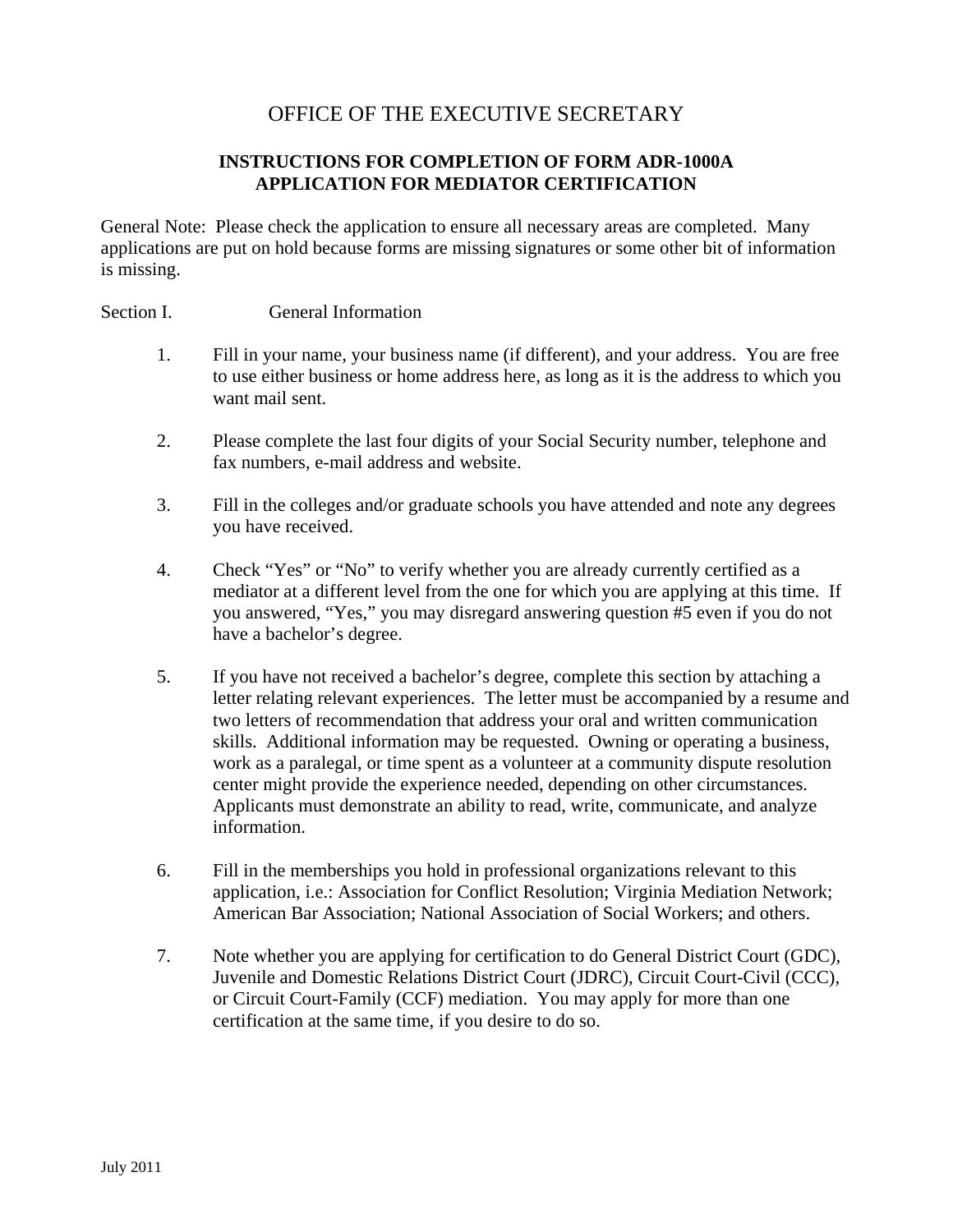## Section II. Certified Training

- 1. If you are seeking General District Court certification, fill in the information requested regarding basic mediation training. Use of Form ADR-1006 (Trainee Evaluation Form) is required.
- 2. If you are seeking Juvenile and Domestic Relations District Court certification, fill in the information requested regarding both basic and family mediation training. Use of Form ADR-1006 (Trainee Evaluation Form) is required.
- 3. If you are seeking Circuit Court-Civil certification, please fill in the information regarding the advanced mediation training received. Use of Form ADR-1006 (Trainee Evaluation Form) is required. Please note that certification in Circuit Court-Civil requires 20 hours of basic mediation training and 20 hours of advanced mediation training.
- 4. If you are seeking Circuit Court-Family certification, please fill in the information regarding the advanced family mediation training received. Use of Form ADR-1006 (Trainee Evaluation Form) is required. Please note that certification in Circuit Court-Family requires 20 hours of basic mediation training, 20 hours of family mediation training, and 12 hours of advanced family mediation training.

#### Section III. Training in Domestic Abuse

1. If you are seeking Juvenile and Domestic Relations District Court certification or Circuit Court-Family certification, fill in the information regarding your training or experience in screening for and dealing with domestic abuse in the mediation context. A minimum of eight hours of formal training is required. Use of Form ADR-1006 (Trainee Evaluation Form) is required.

## Section IV. Training in Virginia's Judicial System

- 1. All certification types require four hours of training in Virginia's Judicial System. Fill in the information regarding your training or experience in Virginia's judicial system. Use of Form ADR-1006 (Trainee Evaluation Form) is required.
- Section V. Observations and Co-Mediations *(Please note that a "qualified mentor" is one who has been granted Mentor Status by the Office of the Executive Secretary. A mediator without such status may not serve as a mentor.)*
	- 1. Fill in the information requested either in 1.a. or 1.b.regarding observations of mediations. Use of Form ADR-1007 (Verification of Observation Form) is required for observations and use of Form ADR-1006 (Trainee Evaluation Form) is required if an observation course is used to meet this requirement. See Section C.3. of the Guidelines for the Training and Certification of Court-Referred Mediators (effective 7/1/2011) for type and number of observations required.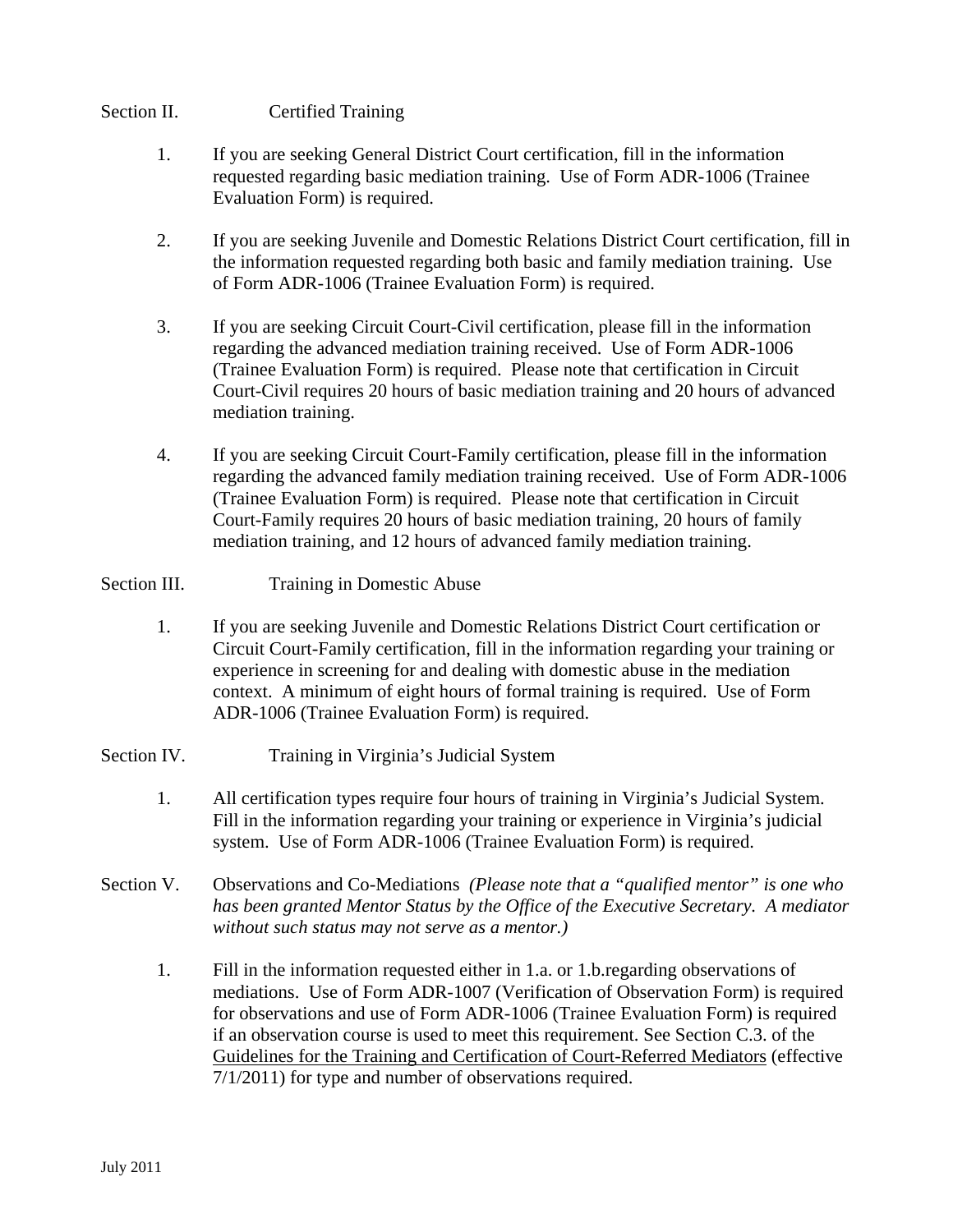- 2. Complete the information requested regarding co-mediations completed. Please reference Section C.3. of the Guidelines for the Training and Certification of Court-Referred Mediators (effective 7/1/2011) for type and number of co-mediations required. Use of Form ADR-1001 (Mentee Evaluation Form) completed by a qualified mentor is required for each co-mediation. A Form ADR-1008 (Mentee Portfolio Form) completed by each of your mentors and by you as mentee must be submitted with your application. Please ensure all forms are complete, including Section IV of the Mentee Evaluation Form, Mentee Feedback.
- 3. & 4. Attach requested documentation (a Memorandum of Agreement/Understanding written by you as the primary scrivener, for each type of certification sought, and a Child Support Worksheet completed by you, by hand, using a calculator and statute) from your co-mediations.

#### Section VI. Reciprocity

(NOTE: This section need only be completed if you are currently practicing mediation in another state. Please see the Guidelines for the Training and Certification of Court-Referred Mediators, Section C.4. for more information on Reciprocity.)

- 1. Fill in the mediation training you have received and attach required documentation.
- 2. Document completion of training in Virginia's judicial system and attach ADR-1006 (Trainee Evaluation Form).
- 3. Document completion of training in Virginia's Standards of Ethics and attach ADR-1006 (Trainee Evaluation Form).
- 4. If seeking JDR or Circuit Court Family, document required training in domestic abuse. You must also document training in family law, specifically addressing Virginia child and spousal support. Attach ADR-1006 (Trainee Evaluation Form).
- 5. Document the mediations you have conducted with suggested attachments.
- 6. List two personal references, including name, address and telephone number.

#### Section VII. Background

- 1. Fill in the information requested about convictions for violations of the law. See Guidelines, Section E.1. and E.2.
- 2. Answer question and, if the answer is yes, provide a description.
- 3. If the answer to number 1 or number 2 above is yes, please describe any impact this event could have on your ability to provide mediation services.